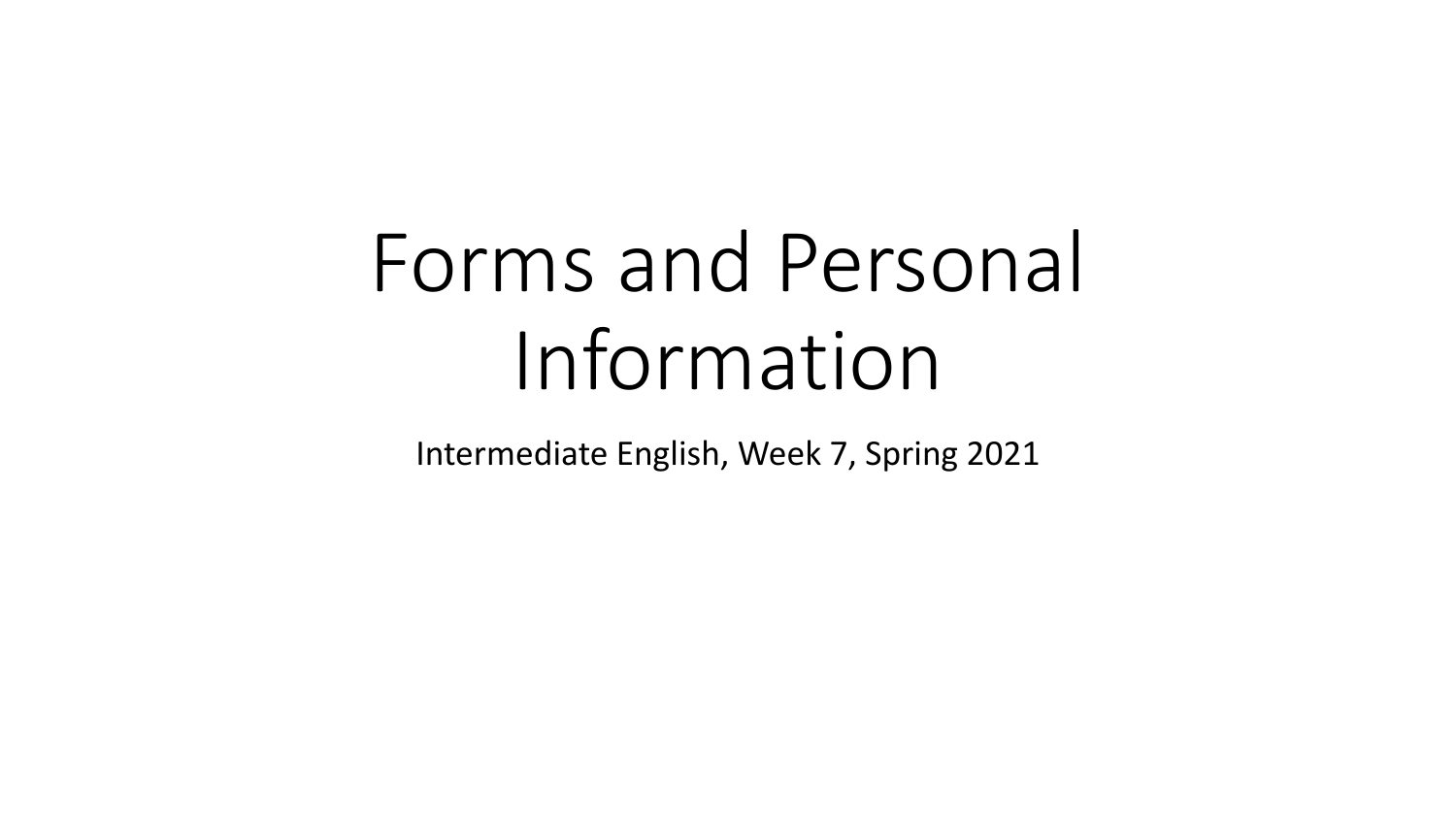# English names

- In English-speaking countries, most people have three names: a *first name*, *middle name*, and *last name*
- Your last name is your family name. Many people in your family will have the same last name
	- Sometimes, a person will have two last names, but they are usually combined with a hyphen (for example, "Smith-Williams")
- Your first name and middle name are given to you by your parents. Some people will have the same names as someone in their family, but usually they are unique
	- Some people don't have a middle name
- People usually use their first name with friends, family, and coworkers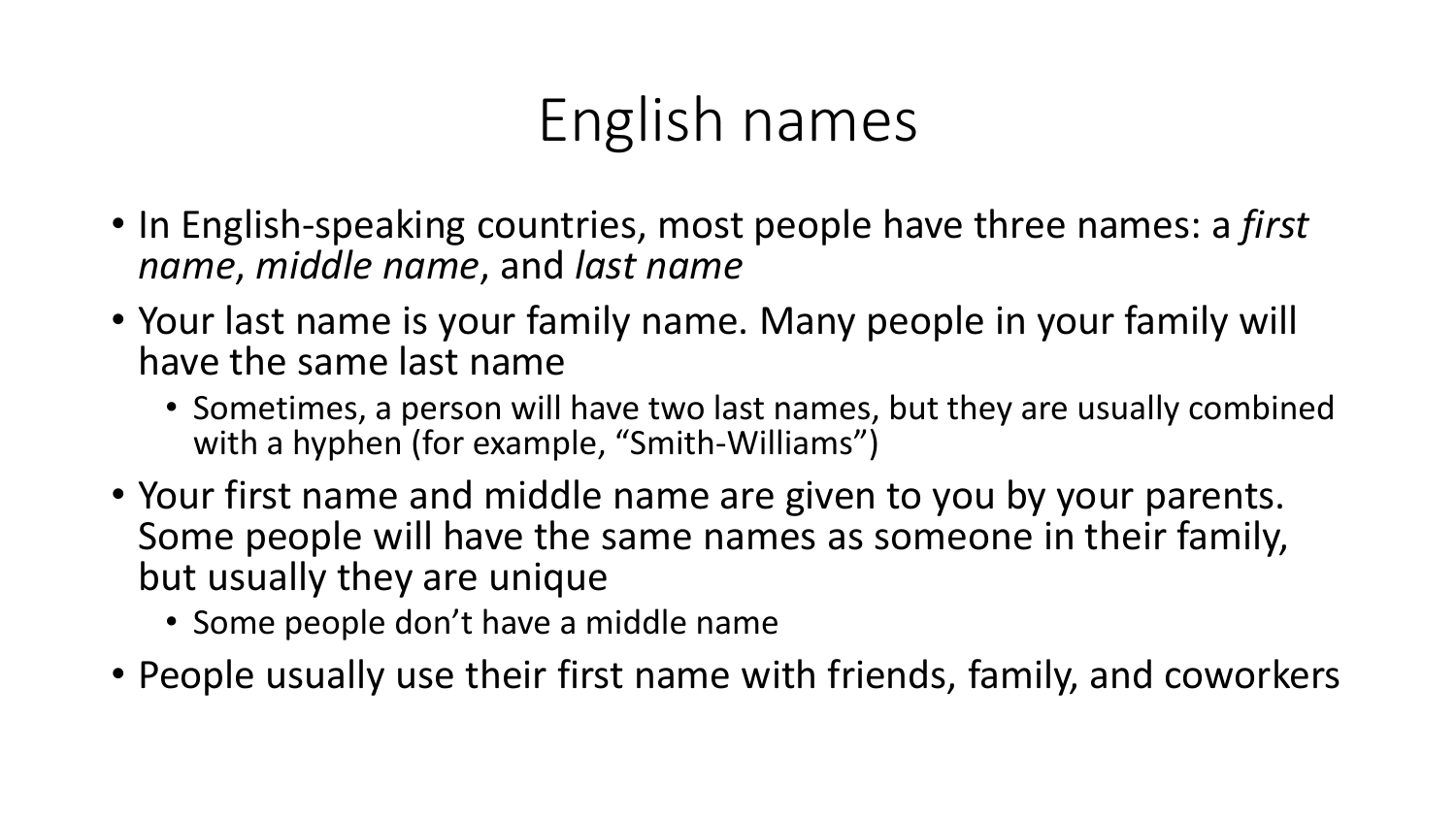# English names (cont.)

- On a form, you might also see *MI*. This means Middle Initial the first letter of your middle name
- In the USA, it is common for a woman to change her last name when she gets married, so she will have the same name as her husband. Her previous last name is her *maiden name*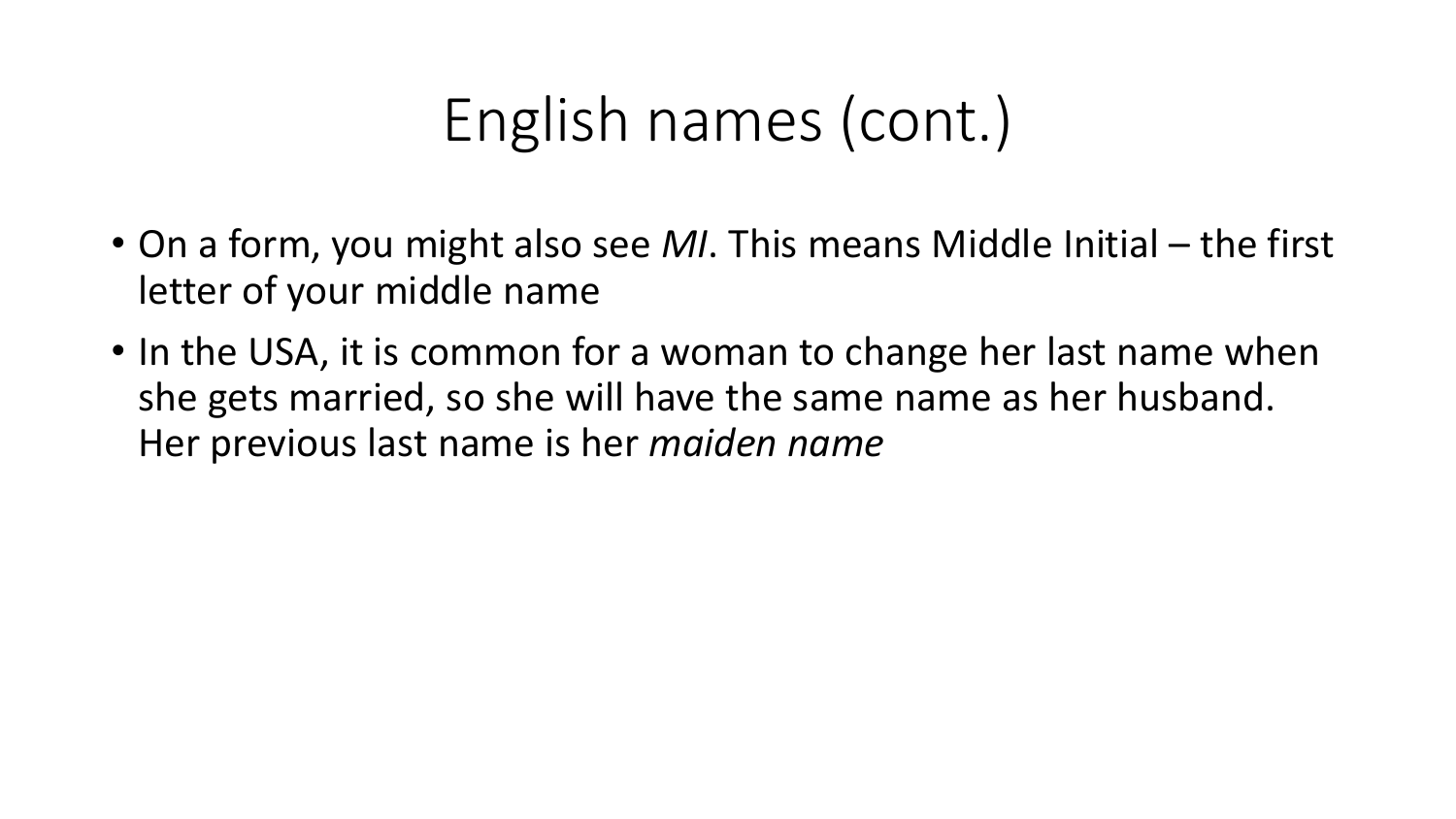## Nicknames

- In English, we like to use short versions of words
	- Refrigerator  $\rightarrow$  fridge ; bicycle  $\rightarrow$  bike
- We do the same thing with names! A short version of a name is called a *nickname*
- Some nicknames are easy to use. They are just part of the full name
	- Matthew  $\rightarrow$  Matt ; Valerie  $\rightarrow$  Val
- Other nicknames aren't obvious. They might come from an old version of a name, or have a sound or letter changed
	- James  $\rightarrow$  Jim; Elizabeth  $\rightarrow$  Liz
- On an official form, use your full name. Don't use a nickname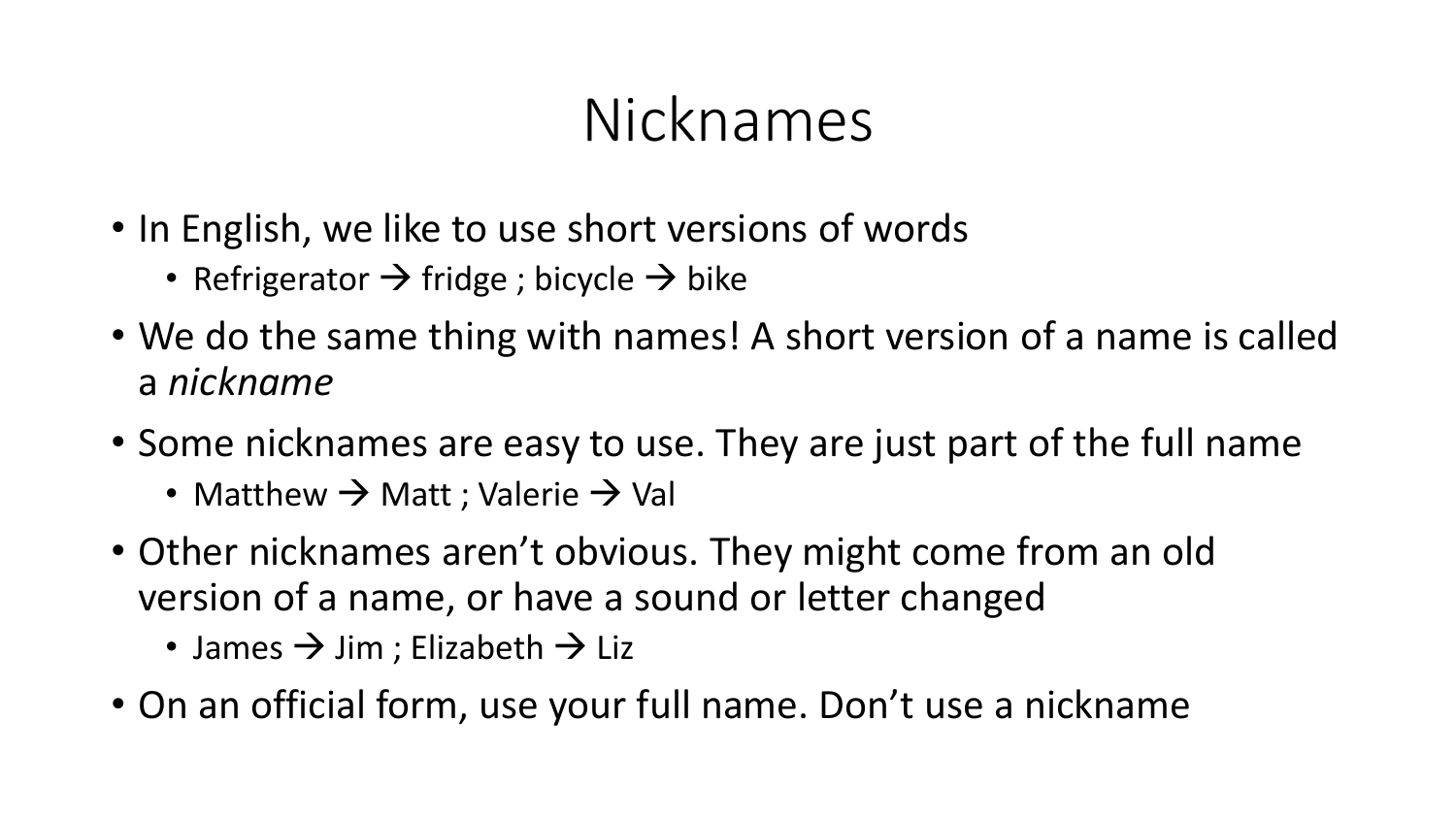#### Match the full name with the nickname

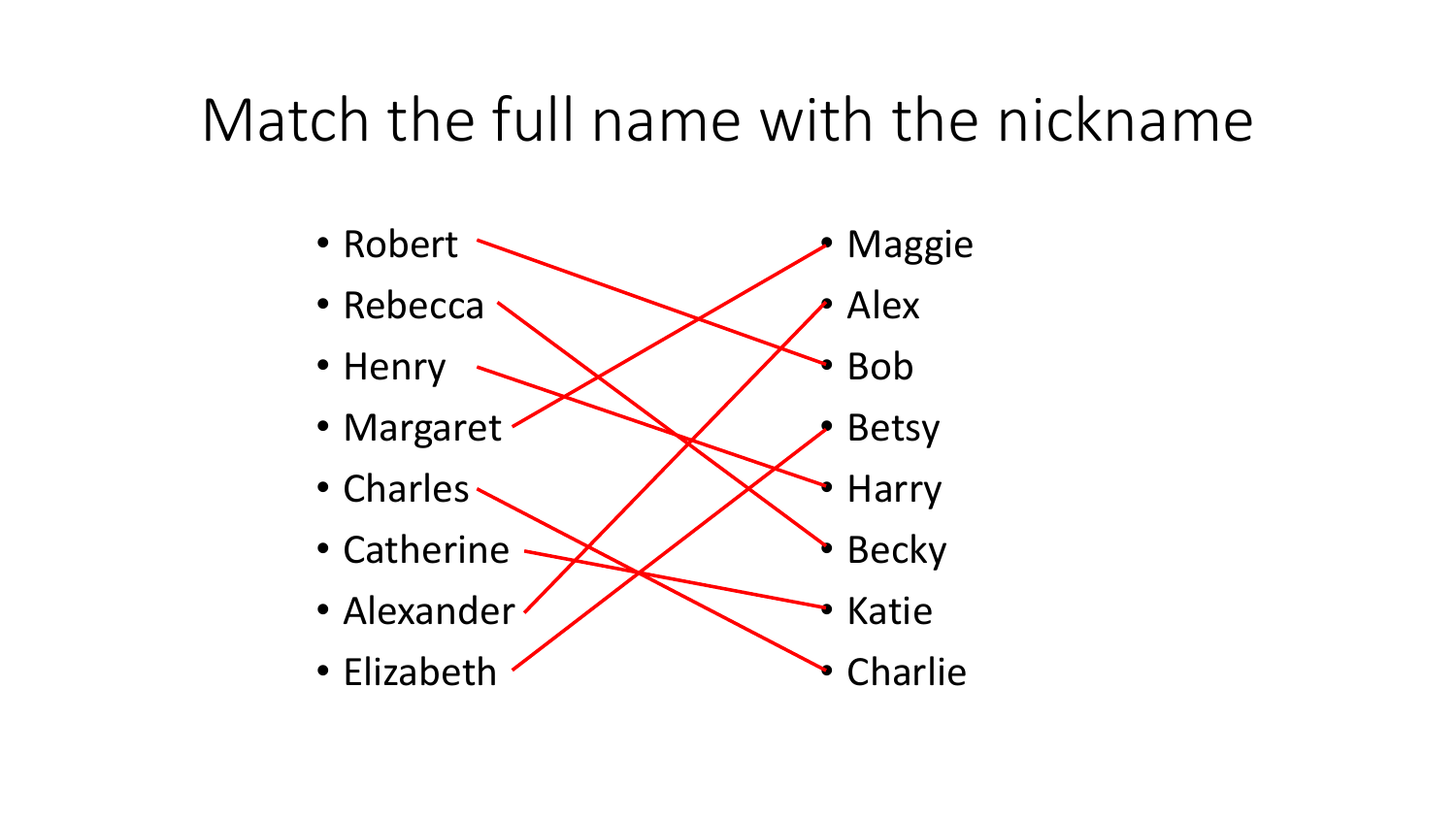## Race and ethnicity

- These words talk about where your family is from
- Race
	- White people with family from Europe or North Africa
	- Black or African American from Africa (Nigeria, Somalia, Ethiopia, etc.)
	- Asian from Asia (China, Japan, Thailand, etc.)
	- American Indian original people from the Americas
	- Two or more races / multiracial if you fit more than one category
- Ethnicity Hispanic or not Hispanic
	- *Hispanic* means you come from a country that speaks Spanish, like Mexico, El Salvador, Colombia, etc.
	- *Not Hispanic* is for everyone else people from Africa, Asia, most of Europe, and most of North America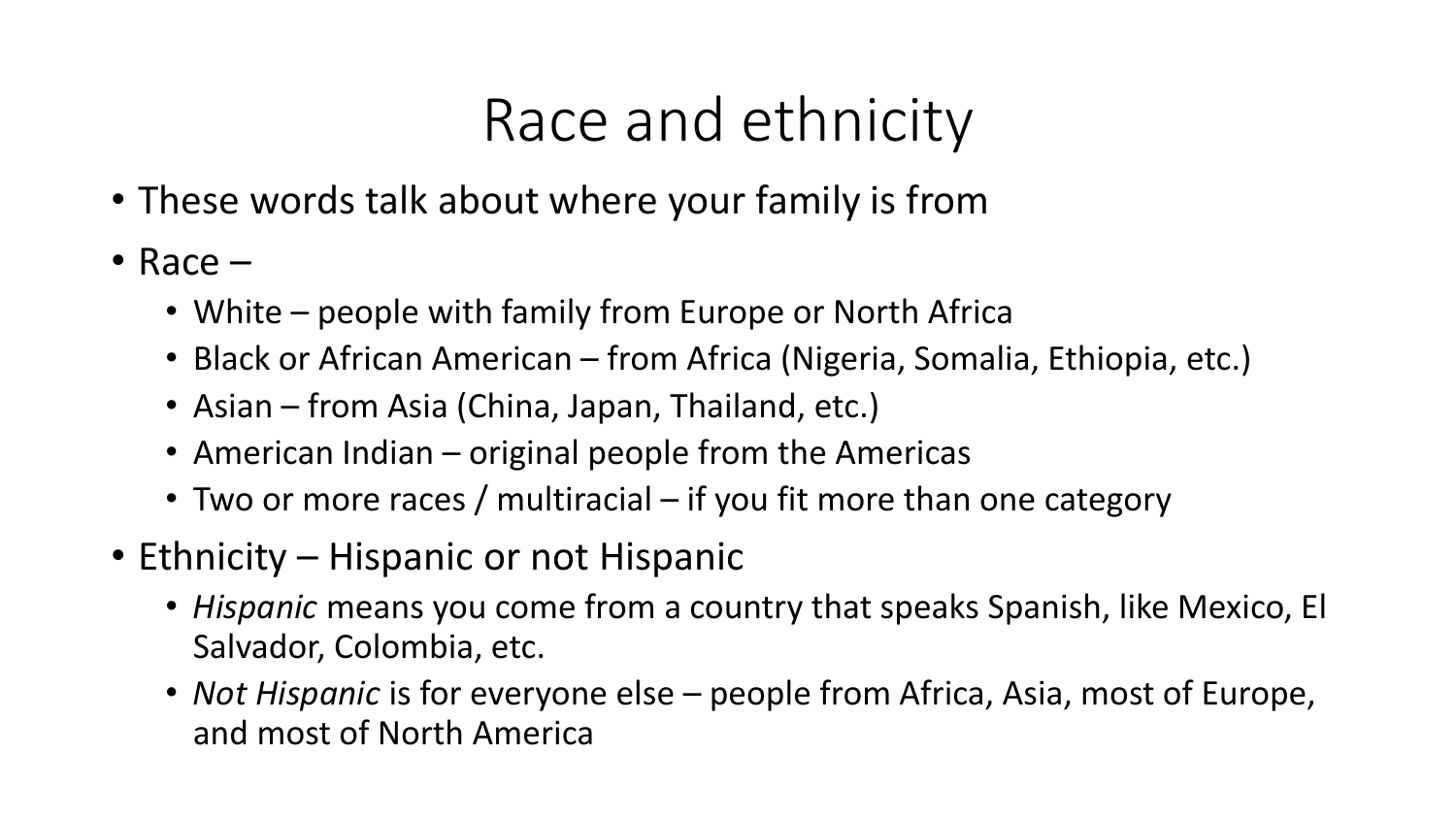## Social security number

- A *social security number* (SSN) is an identification number that the government gives you
- It is nine numbers 123-45-6789
- Your social security number lets you get a job, register for a university, get government benefits, and more. It is very important.
- Be careful who you give your social security number to! Never give it to someone who asks for it on the phone or in a text or email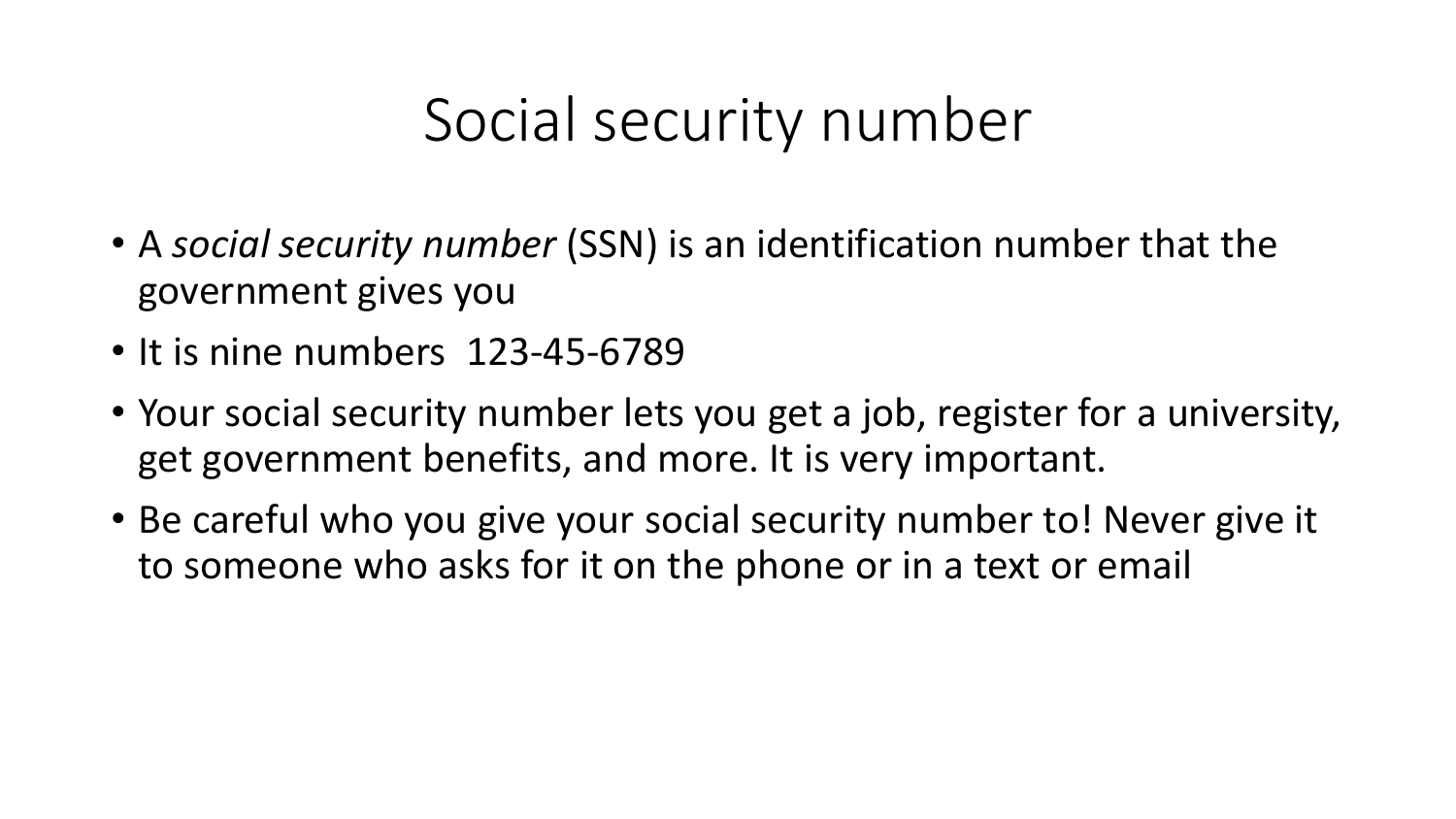# Date of birth and sex/gender

- Your *date of birth* is your birthday. Usually, you will write it with numbers
	- In the United States, we use month-day-year
	- September 7, 1930 = 09/07/1930
- On a form, *sex* and *gender* usually mean the same thing
	- Male a man
	- Female a woman
	- Other